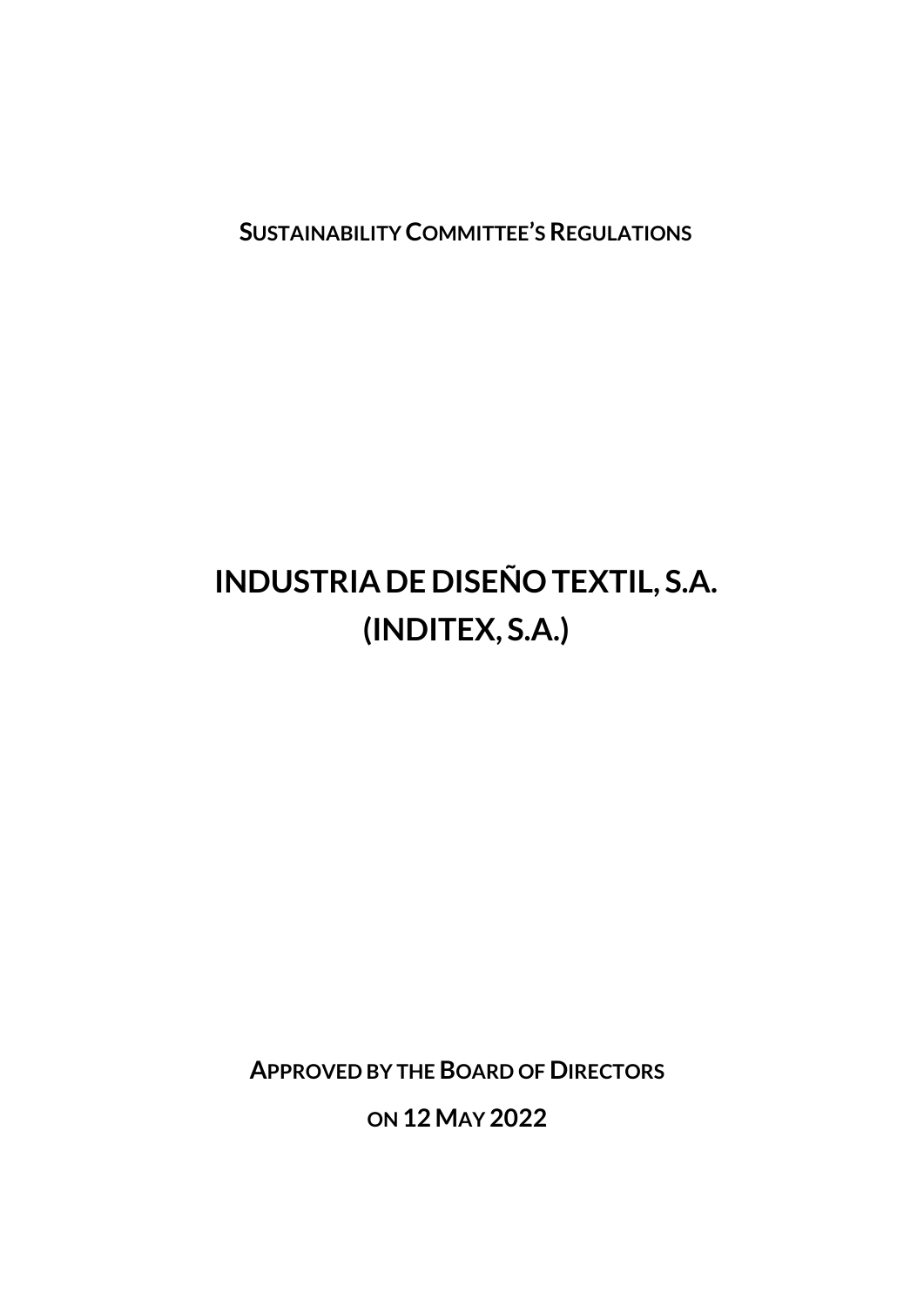# **TABLE OF CONTENTS**

| Section 7. Powers relating to the relations with the different stakeholders7             |    |
|------------------------------------------------------------------------------------------|----|
|                                                                                          |    |
|                                                                                          |    |
|                                                                                          |    |
|                                                                                          |    |
|                                                                                          |    |
|                                                                                          |    |
|                                                                                          |    |
|                                                                                          |    |
|                                                                                          |    |
|                                                                                          |    |
|                                                                                          | 11 |
|                                                                                          |    |
|                                                                                          |    |
|                                                                                          |    |
|                                                                                          |    |
|                                                                                          |    |
|                                                                                          |    |
|                                                                                          |    |
|                                                                                          |    |
| Section 23. Relations with the Chair, the CEO and other executive directors, if any, the |    |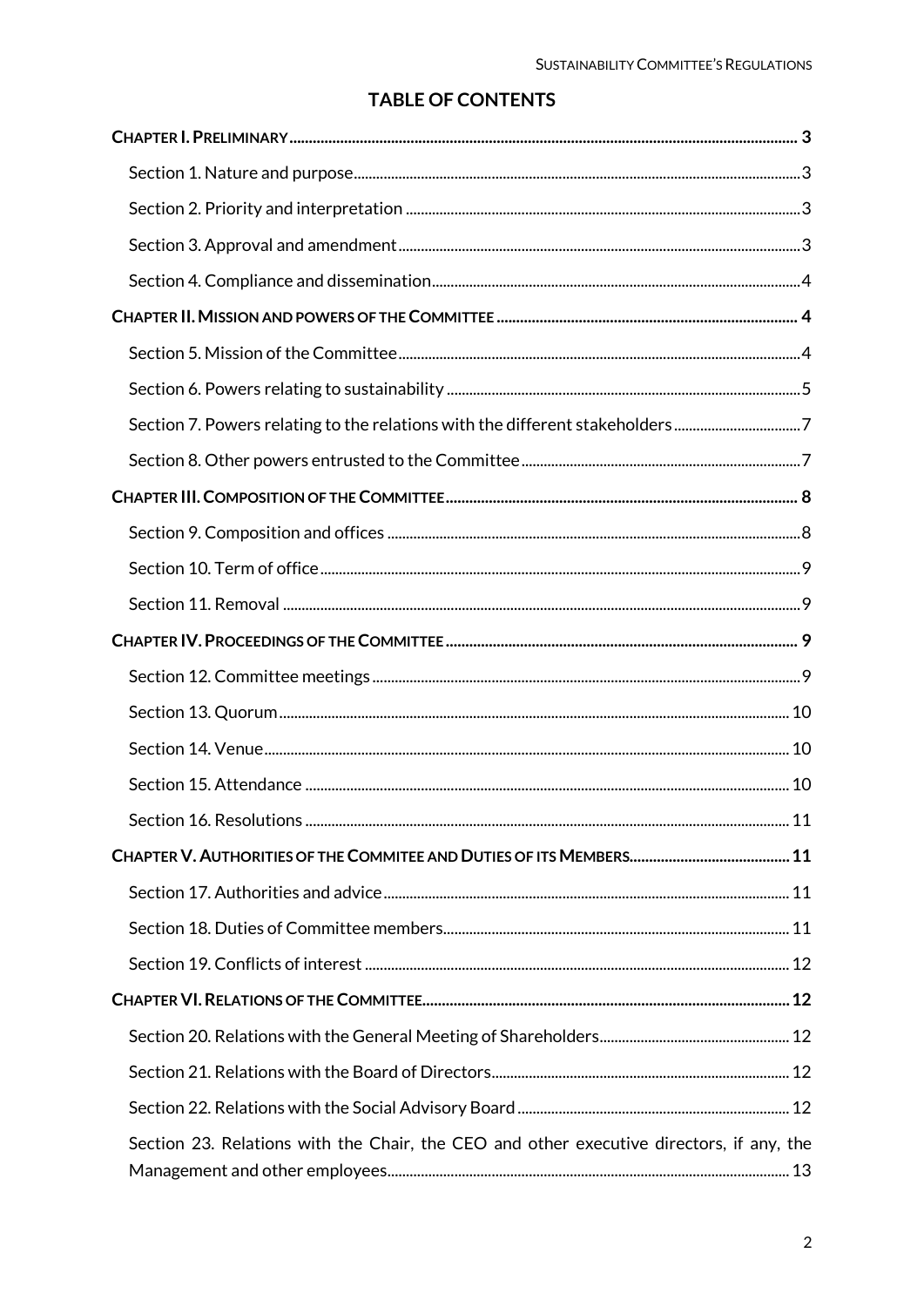#### **CHAPTER I.PRELIMINARY**

#### <span id="page-2-1"></span><span id="page-2-0"></span>**Section 1. Nature and purpose**

- 1. Pursuant to the corporate governance system, of Industria de Diseño Textil, S.A. (Inditex, S.A.) (the "**Company**"), the Board of Directors has set up the Sustainability Committee (the "**Committee**"), a permanent internal consulting and advisory body, without executive duties, with information, oversight, advisory and proposal-making powers within its scope of action, which shall be governed by the provisions set forth in applicable regulations, the Articles of Association, the Board of Directors' Regulations and in these Sustainability Committee's Regulations, (the "**Regulations**").
- 2. These Regulations seek to determine the guidelines for action of the Sustainability Committee, the basic rules of its organization and proceedings and the standards of conduct for its members, fostering its independence.

### <span id="page-2-2"></span>**Section 2. Priority and interpretation**

- 1. These Regulations further develop and supplement the provisions of applicable regulations, of the Articles of Association and the Board of Directors' Regulations which apply to the Committee, which shall prevail in case of inconsistency with the provisions of the former.
- 2. These Regulations shall be construed pursuant to applicable regulations, the Articles of Association and the Board of Directors' Regulations, as well as to the recommendations on corporate governance of Spanish listed companies and the best corporate governance practices applied in the countries around Spain, from time to time in force.
- 3. In the absence of a specific rule and to the extent that they are not incompatible with the nature of the Committee, the provisions of the Board of Directors' Regulations regarding the proceedings of the Committee and namely, calling of the meetings, granting of proxy to another director, quorum, conduct of meetings and system for passing resolutions, casting of votes in writing without a meeting, and approval of the minutes shall apply to the Committee.
- 4. The settlement of any doubts arising from or in connection with the enforcement of these Regulations falls on the Board of Directors pursuant to the general criteria used for the interpretation of legal rules and taking into account the purpose of the Committee.

### <span id="page-2-3"></span>**Section 3. Approval and amendment**

- 1. The power to approve or amend these Regulations falls on the Board of Directors, at its own behest, at the behest of its Chair or at the behest of the Committee.
- 2. The proposal to amend these Regulations at the behest of the Committee shall be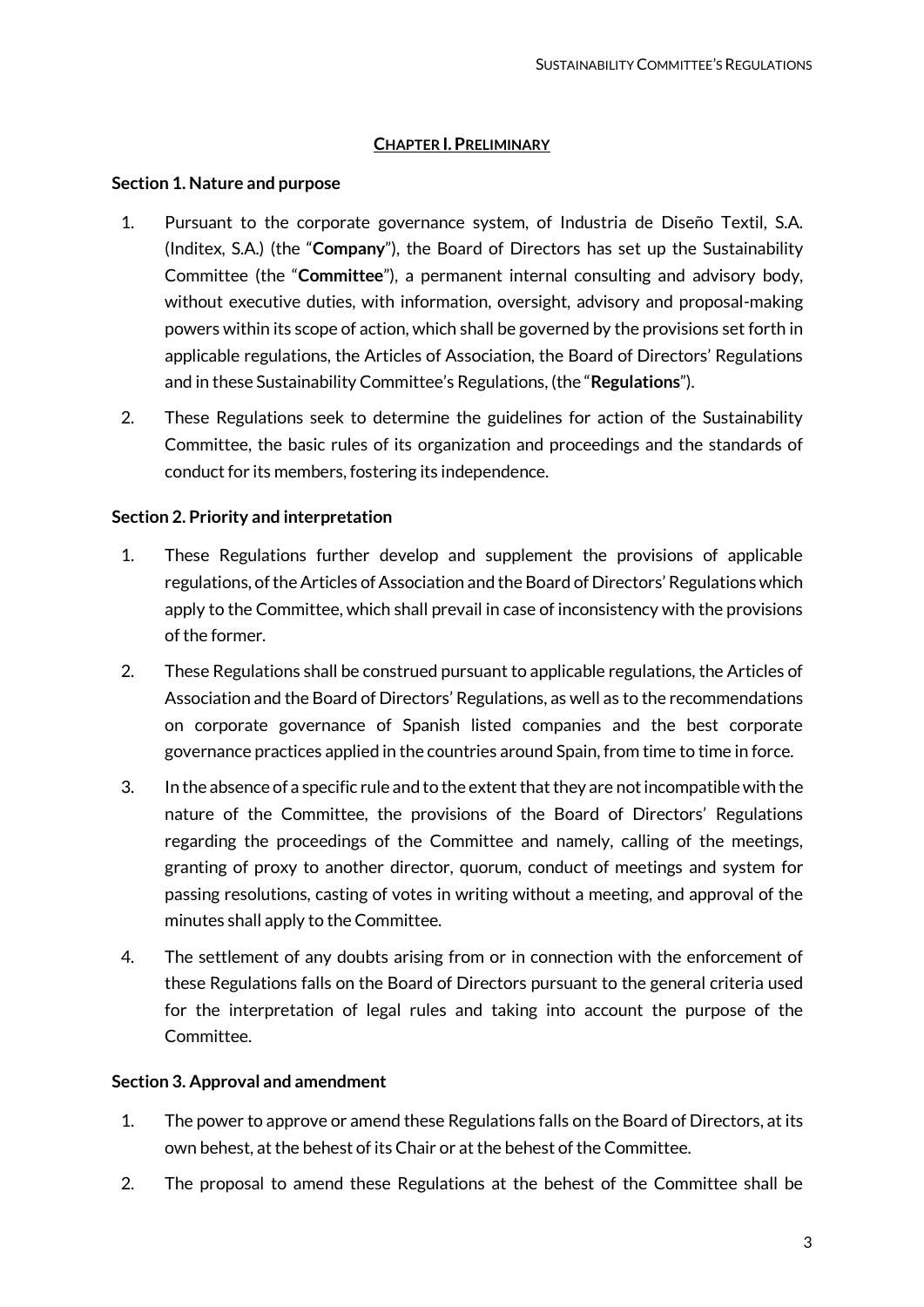accompanied by the relevant memorandum in support of such amendment.

3. The text of the proposal approved and, where appropriate, the memorandum in support drafted by the Committee shall be made available to the directors prior to the meeting of the Board of Directors in which the amendment of these Regulations is to be deliberated on.

#### <span id="page-3-0"></span>**Section 4. Compliance and dissemination**

- 1. Committee members, as well as all other members of the Board of Directors to the extent they are affected, are bound to be familiar with, comply with and enforce these Regulations, for which purpose they shall be posted on the Company's corporate website.
- 2. Additionally, the Committee shall ensure compliance with these Regulations and take all appropriate steps so that they are duly circulated within the Company and its subsidiaries (the "Group").

#### **CHAPTER II.MISSION AND POWERS OF THE COMMITTEE**

#### <span id="page-3-2"></span><span id="page-3-1"></span>**Section 5. Mission of the Committee**

- 1. The Sustainability Committee is the consulting and advisory body responsible for advising the Board of Directors on the matters under its remit, overseeing and monitoring the motions on sustainability in the social and environmental field, in the field of health and safety of the products that the Company or any company of the Inditex Group sells, and of the relations with the different stakeholders. Additionally, the Committee is responsible, together with the Audit and Compliance Committee, for overseeing the information included in the statement on non-financial information and in any other public documentation related with its powers.
- 2. In the performance of its duties, the Committee shall take into account the following basic principles of action:
	- (i) Independence from instructions from and ties with third parties which might compromise the proceedings of the Committee.
	- (ii) A constructive dialogue that fosters the freedom of speech of its members and encourages the diversity of opinions.
	- (iii) Ongoing and effective dialogue with the Sustainability Department of the Company, the Social Advisory Board, the Chair of the Board of Directors, the Chief Executive Officer and other executive directors, if any, the Lead Independent Director, and with the members of the management teams; and
	- (iv) Required analytical skills, employing for such purposes external advisors where this is deemed necessary for the appropriate discharge of its duties, namely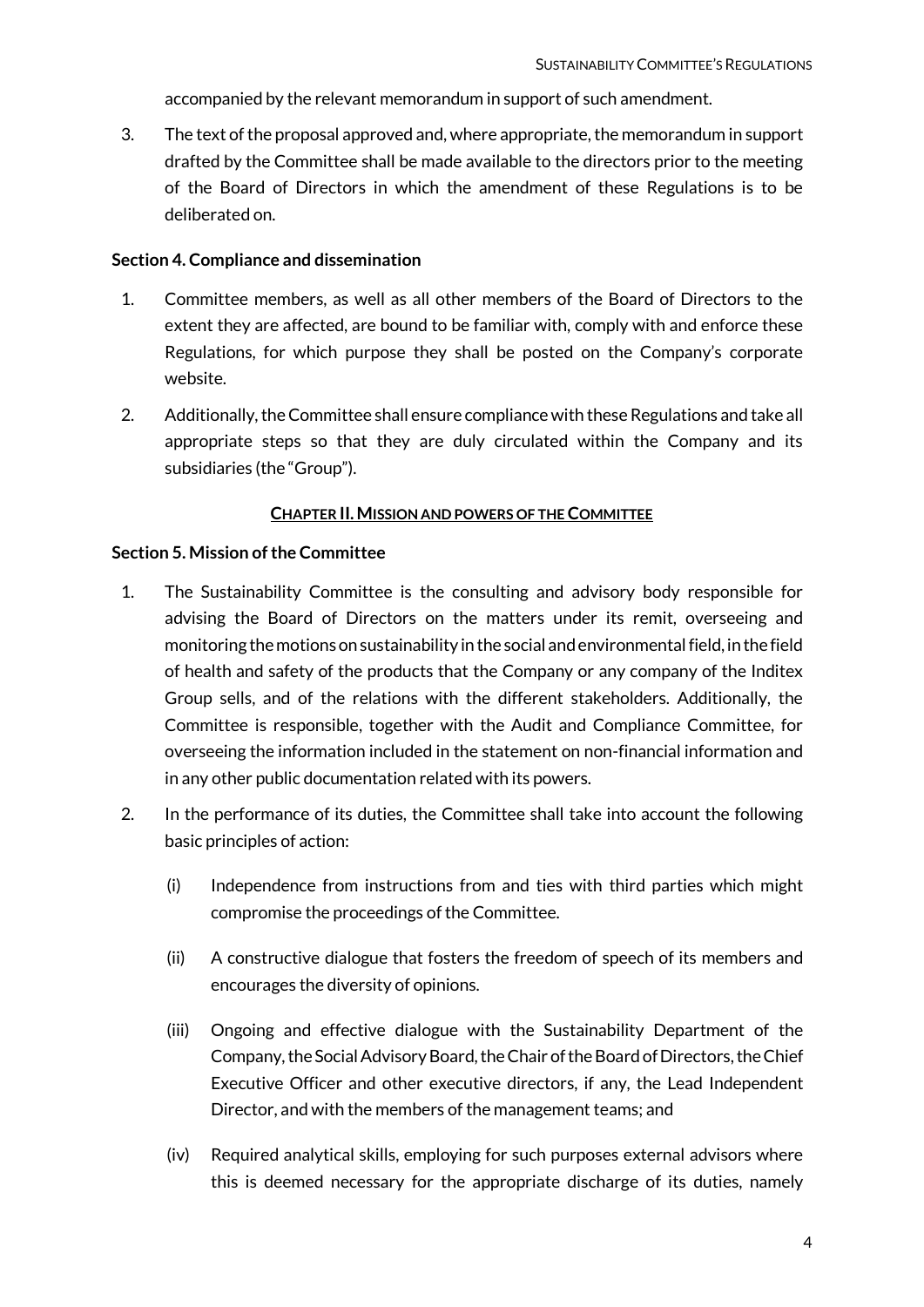relating to certain controversial, new or especially complex issues, issues of a technical nature or particularly relevant ones.

- 3. Without prejudice to any other tasks it may be entrusted with by the Board of Directors, and to other powers it may be reserved by these Regulations, the Committee shall have the following basic responsibilities:
	- (a) To verify that the environmental and social practices of the Company are aligned with the corporate strategy and policy.
	- (b) To oversee the monitoring of compliance with the Code of Conduct for Manufacturers and Suppliers by the suppliers of goods sold by the Company and its Group.
	- (c) To verify that the goods that the Company sells comply with the product health and safety standards.
	- (d) To verify compliance with the most exacting environmental standards, encouraging biodiversity conservation and the sustainable management of natural resources in respect of use of raw materials, production processes, product and store.
	- (e) To regularly review the internal regulations on sustainability of the Group, and to propose to the Board, if appropriate, any update or amendment thereof, and to monitor compliance with them for the purposes of ensuring that that they fulfil the mission to promote the corporate interest and catering as appropriate to the legitimate interests of remaining stakeholders.
	- (f) To oversee the process to prepare and publish, as well as the clarity and integrity of the regulated and non-regulated non-financial information with regard to issues that fall under its purview in accordance with applicable regulations and international standards of reference.
	- (g) To oversee and evaluate the processes of relations with the different stakeholders of the Company and its Group with regard to issues that fall under its purview.
	- (i) To report, prior to its approval, on any document that the Company must publish relating to the matters under the Committee's purview.
	- (k) To propose to the Board of Directors the policies, targets and strategies to be followed-up regarding the foregoing responsibilities herein set out; and
	- (j) To deliver a more intensive and committed management of sustainability and social or environmental issues.

### <span id="page-4-0"></span>**Section 6. Powers relating to sustainability**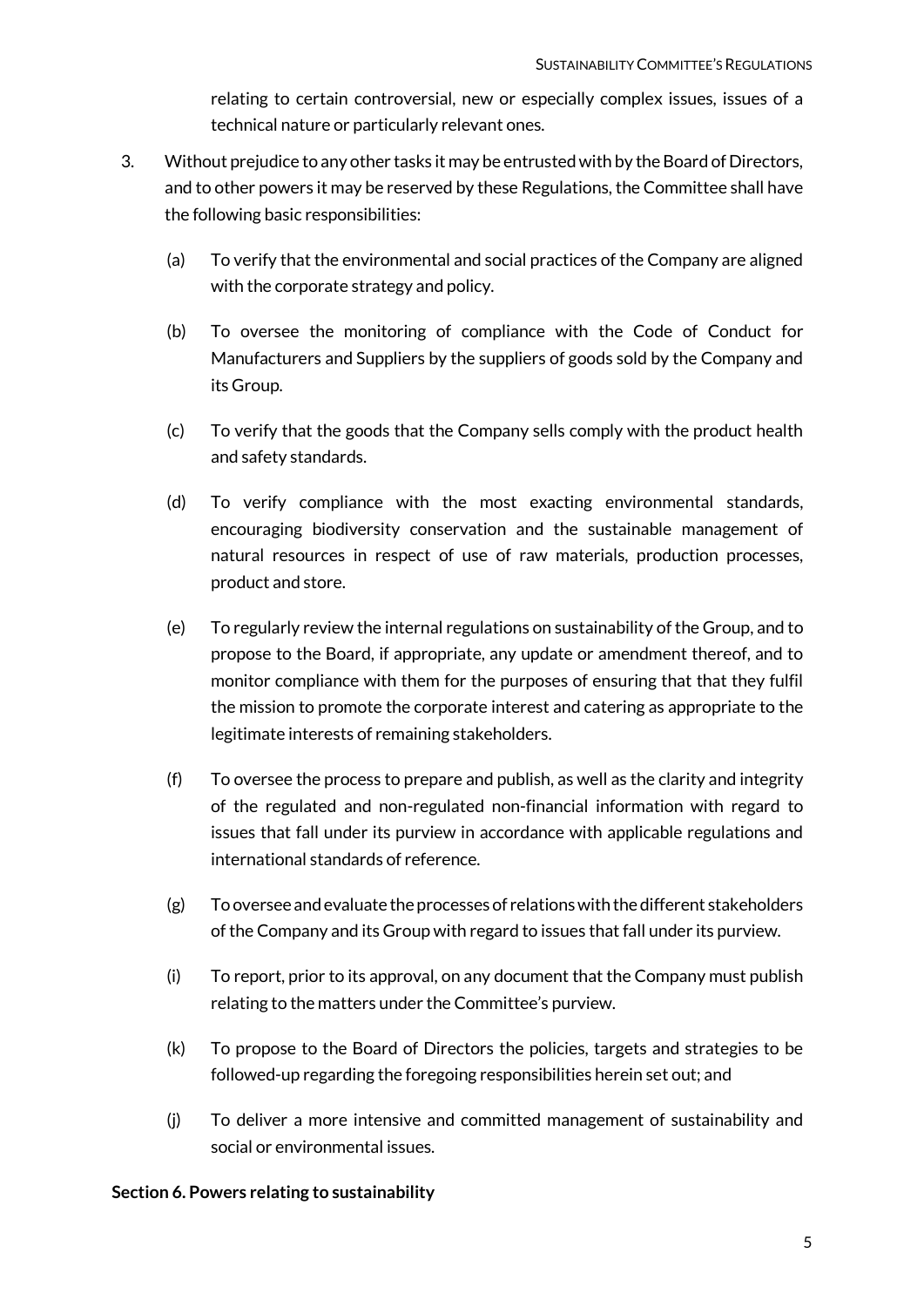With regard to the sustainability of the Company and its Group, the Committee has the following main duties:

- (a) To regularly review and oversee compliance with the internal regulations of the Group in the field of sustainability, and in particular, with the Sustainability Policy, ensuring that it focuses on creating value, to review it, and to propose to the Board, if appropriate, its update and amendment.
- (b) To review the recommendations and best business practices on the market in the field of sustainability.
- (c) To follow up on the social and environmental sustainability strategy and practices, assessing whether they adhere to the Sustainability Policy, and assess the level of achievement and, where appropriate, to propose recommendations to improve the positioning of the Company and the Group in the field.
- (d) To verify and encourage compliance by the Company and all the companies of its Group with the most exacting policies, regulations and standards on human, labour and environmental rights to the extent that they affect the workers across the entire supply chain, production processes, product and store.
- (e) To be apprised of the different public or private initiatives launched in the countries where the Group operates, relating to social and environmental sustainability.
- (f) To be apprised of the listing and ranking of the Group in the most exacting and renown international sustainability indices.
- (f) To encourage compliance by the Group with the 17 Sustainable Development Goals set by the United Nations (the "**SDGs**").
- (h) To receive from the Sustainability Department at least once a year and whenever the Committee may deem it fit for the appropriate exercise of its duties, information on the Sustainability Policy and specifically on:
	- a. compliance with the Code of Conduct for Manufacturers and Suppliers, with special reference to the result of the social audits, as well as the projects directly or indirectly executed by the Company for the purposes of ensuring the application and observance of human and labour rights across the entire production line.
	- b. achievement of the goals of the Strategic Sustainability Plan from time to time in force regarding social, environmental, and health and safety of the product issues; and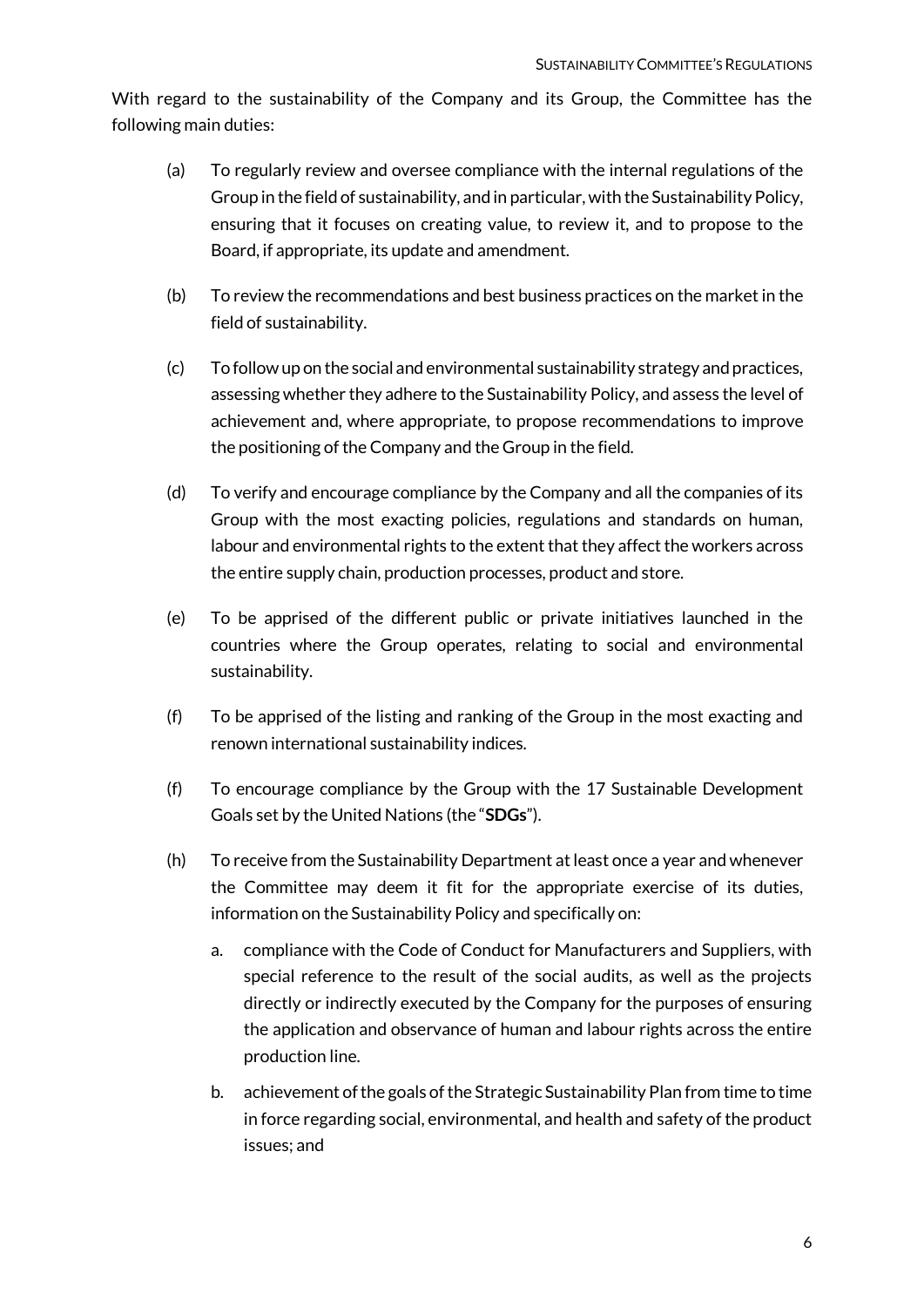c. progress in the level of compliance with public and internal commitments undertaken by the Company in the field of Sustainability.

#### <span id="page-6-0"></span>**Section 7. Powers relating to the relations with the different stakeholders**

With regard to the relations established with the different stakeholders of the Company and its Group, the Committee has the following main duties:

- (a) To advise and apprise the Board of he main interests and requirements of the different stakeholders of the Company and its Group.
- (b) To oversee and evaluate in coordination with the Audit and Compliance Committee, with regard to issues that fall under its purview – the strategy on communication and relations with shareholders – including small and medium shareholders – investors, proxy advisors and other stakeholders, and the enforcement of the Policy on Disclosure of Economic-Financial, non-Financial and Corporate information, and foster its enhancement.
- (c) To oversee and evaluate the procedures and communication channels of the Company and its Group with the different stakeholders, with regard to issues that fall under its purview, and encourage their improvement, in coordination with the Audit and Compliance Committee, where applicable.
- (d) To oversee the process to prepare and publish regulated and non-regulated nonfinancial information, as well as its clarity and integrity, with regard to the areas of its responsibility, in particular the information provided in the statement on nonfinancial information and in the directors' report, in accordance with applicable regulations and international standards of reference, in particular regarding the contribution to SDGs. Upon exercising this oversight duty, the Committee will act in coordination with the Audit and Compliance Committee to ensure a consolidated view on the effective application of the policies that fall under their respective purview.
- (e) To review and apprise the Board of Directors of the latest advertisement and responsible marketing trends; and
- (f) To make proposals aimed at improving the Company's reputation, the image of its different commercial brands, the transparency and the ethics standards that guide the Group's activity.

### <span id="page-6-1"></span>**Section 8. Other powers entrusted to the Committee**

Additionally, the Committee shall have the following duties:

(a) To issue such reports and carry out proceedings that fall within its remit, or which are required by the Board of Directors or its Chair.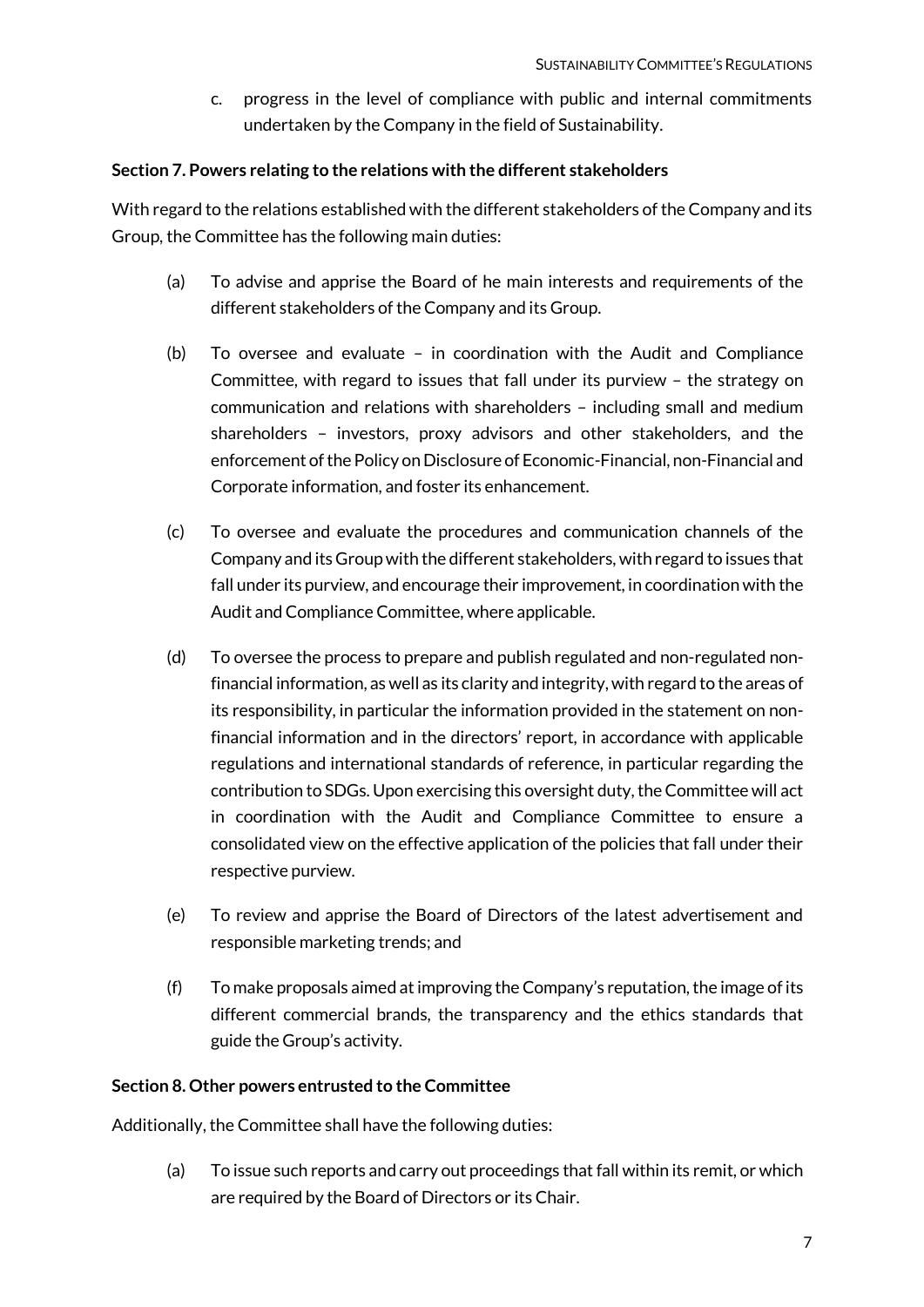(b) To report on the appointment and removal of the members of the Social Advisory Board of the Company, before the report issued by the Nomination Committee, assessing the suitability, competencies, knowledge, experience and other occupations of the prospective candidates.

The Committee may also submit proposals on appointment of candidates to serve on the Social Advisory Board where it deems its appropriate.

- (c) To issue reports on the internal regulations of the Company on matters that fall under its purview.
- (d) To assess the draft bills and the amendments of national as well as foreign or international regulations on sustainable development, corporate social responsibility and related issues, and their potential impact on the Group's activity; and;
- (e) To prepare an annual report on the proceedings and activities of the Sustainability Committee.

# **CHAPTER III.COMPOSITION OF THE COMMITTEE**

### <span id="page-7-1"></span><span id="page-7-0"></span>**Section 9. Composition and offices**

- 1. The Committee shall be made up of a number of non-executive directors no lesser than three nor higher than seven, the majority of whom shall be independent.
- 2. Committee members shall be appointed by the Board of Directors after report of the Nomination Committee.

The Board of Directors shall strie to ensure that Committee members, and namely the Chair, have the appropriate knowledge, qualifications and experience to perform the duties they are called upon to perform, including on sustainability, social action initiatives, sustainable resources management and design of communication policies with stakeholders.

Likewise, the Board of Directors shall encourage a diverse membership on the Committee as regards professional experience, competences, personal skills, sectorspecific knowledge, international experience or geographic origin, age and gender, taking into account the restrictions that are a result of the smaller size of the Committee.

- 3. The Board of Directors shall appoint a Chair from among the independent directors sitting on the Committee, ensuring that he/she is sufficiently qualified and available.
- 4. The Board of Directors shall also appoint a Secretary of the Committee, who needs not be a director or member of said Committee; in such case, the Secretary shall have the right to speak but not to vote.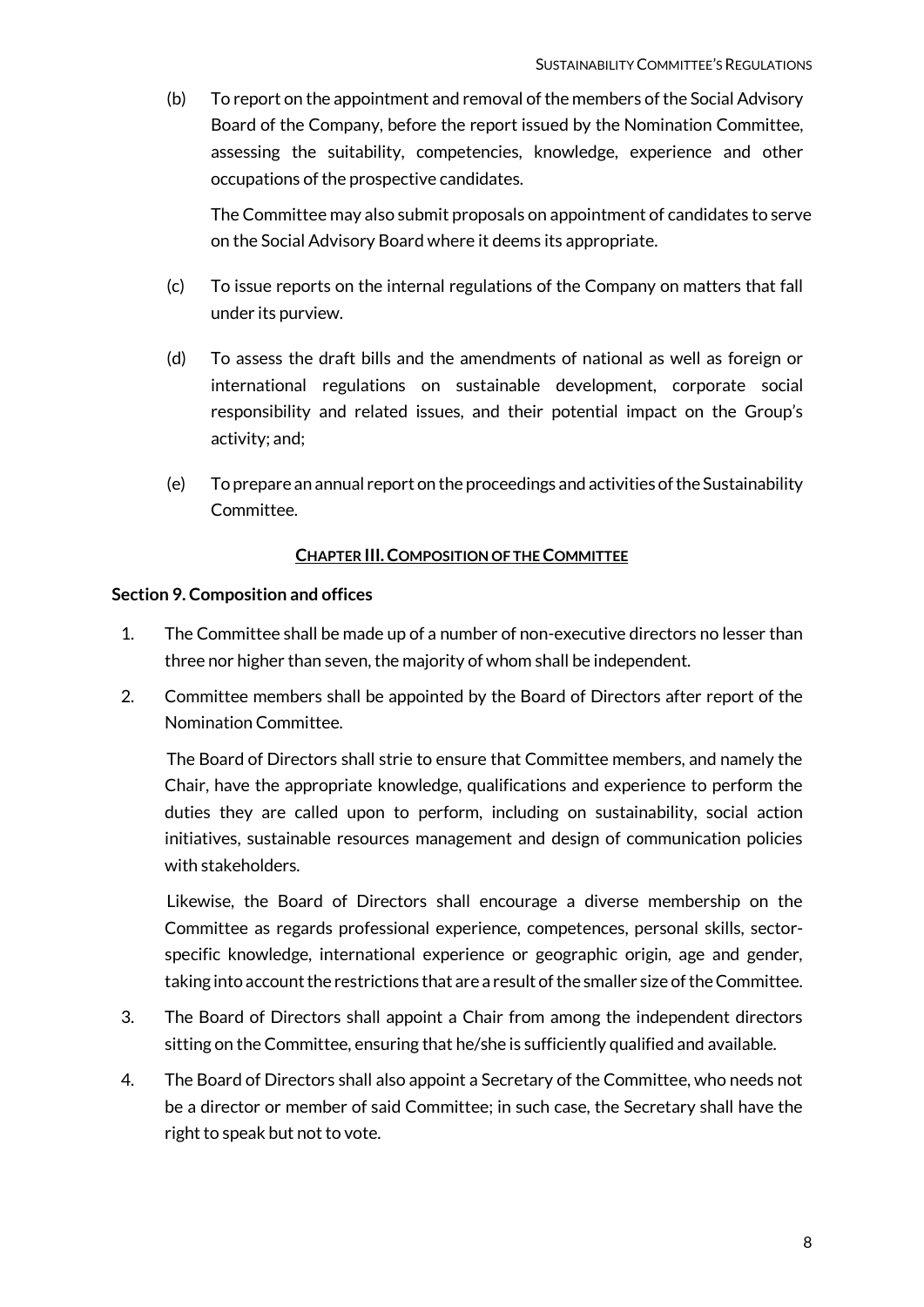# <span id="page-8-0"></span>**Section 10. Term of office**

- 1. Committee members shall hold their office while they remain as directors of the Company, except if the Board of Directors resolves otherwise.
- 2. Committee members who are re-elected by the Company by resolution of the General Meeting of Shareholders shall remain in their office within the Committee, without the need for a new election, without prejudice to the power of revocation that lays with the Board of Directors.

# <span id="page-8-1"></span>**Section 11. Removal**

Committee members shall vacate office:

- (a) When they cease to be directors of the Company.
- (b) When they cease to be non-executive directors, even if they remain on the board of directors; or
- (c) By resolution of the Board of Directors.

# **CHAPTER IV.PROCEEDINGS OF THE COMMITTEE**

### <span id="page-8-3"></span><span id="page-8-2"></span>**Section 12. Committee meetings**

- 1. The Committee shall meet, at least three times a year and each time that its Chair calls it. The Chair must call the Sustainability Committee whenever the Board of Directors or the Chairman thereof would request the issue of a report or the approval of motions within the scope of its powers and, at any rate, whenever it is useful for the successful performance of its functions. The Committee shall also meet when so requested by at least one third of its members; in such case, the meeting shall be called by the Chair to be held within fifteen days of the request.
- 2. Ordinary meetings shall be called by letter, fax, telegram or e-mail and the notice shall be signed by the Chair or the Secretary. The notice calling the meeting shall be given at least three days in advance.

The notice of the meeting shall always include the agenda and it shall be accompanied by the duly summarised and prepared relevant information.

3. The Chair may call extraordinary meetings when in their view, the circumstances so justify; in such cases the notice period and the remaining requirements laid down in the above paragraph shall not apply.

The Chair may also arrange working meetings to prepare committee meetings on specific topics apart from the formal meetings of the committee.

4. The Committee shall prepare an annual working plan and shall inform the Board thereof. The working plan shall include, at least, the specific objectives for the financial year and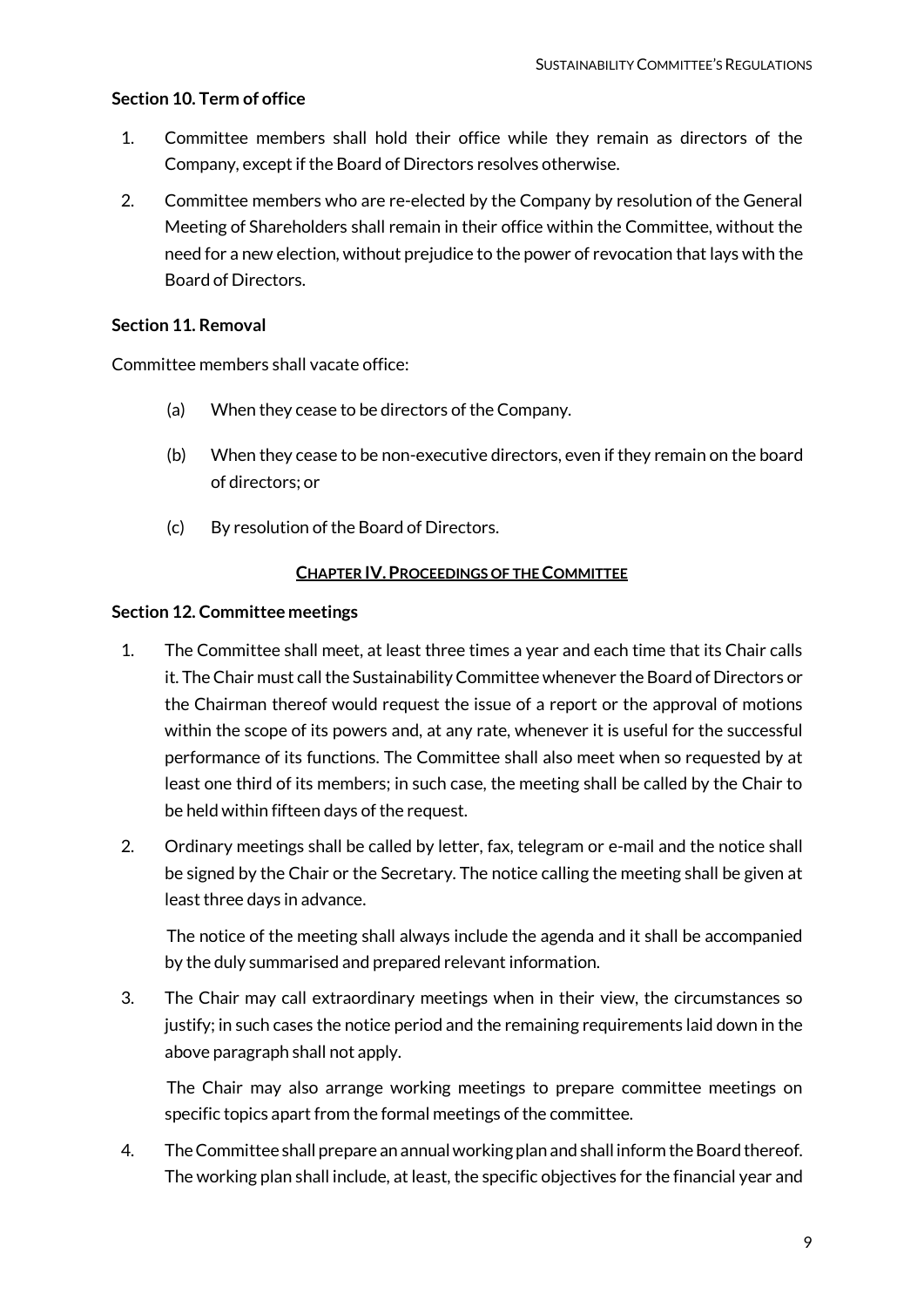an annual calendar of ordinary meetings.

5. Likewise, the Committee shall, as far as possible, endeavour to provide for the possibility of relying on external advisors, and shall set out the corresponding training plan for them to correctly execute their duties.

# <span id="page-9-0"></span>**Section 13. Quorum**

- 1. A quorum for Committee meetings shall be declared when at least half plus one of its members, present or represented are in attendance. In the event of an uneven number of directors, a quorum for the Committee meeting shall be declared when the whole number of directors immediately above half attends.
- 2. Directors shall make their best efforts to attend the meetings of the Committee and, whenever they cannot attend in person, they shall endeavour to grant proxy to another member of the Committee, with the relevant instructions, informing thereof the Chair of the Committee.
- 3. Without prejudice to the foregoing, a quorum for Committee meetings shall be declared if all its members, present or represented, unanimously accept to hold the meeting.

### <span id="page-9-1"></span>**Section 14. Venue**

- 1. Meetings of the Committee shall be held at the place designated in the notice calling the meeting.
- 2. The Committee may also pass resolutions in writing, without a meeting, pursuant to the provisions of applicable regulations. Likewise, committee meetings may be conducted via video conference or conference call system or equivalent system allowing to recognize and identify attendees, for them to communicate, speak and cast vote, all of it in real time. In any case, the meeting shall be deemed to have been held at the registered office. The Secretary of the Committee shall record in the minutes of the meetings held by these means, not only the members who attend in person or, where appropriate, by proxy granted to another director, but also those members attending the meeting via conference call, video conference or equivalent system.

### <span id="page-9-2"></span>**Section 15. Attendance**

- 1. The Committee may call executive and non-executive directors, members of Management and any employee of the Company, who shall be bound to appear before the Committee, attend its meetings and provide their assistance and access to the information available to them when the Committee so requests.
- 2. Those in attendance at Committee meetings shall not take part in any stages of the deliberations of agenda items.

Efforts will be made to ensure that presence at Committee meetings of anyone other than its members is limited to such cases where it is necessary, and for the transaction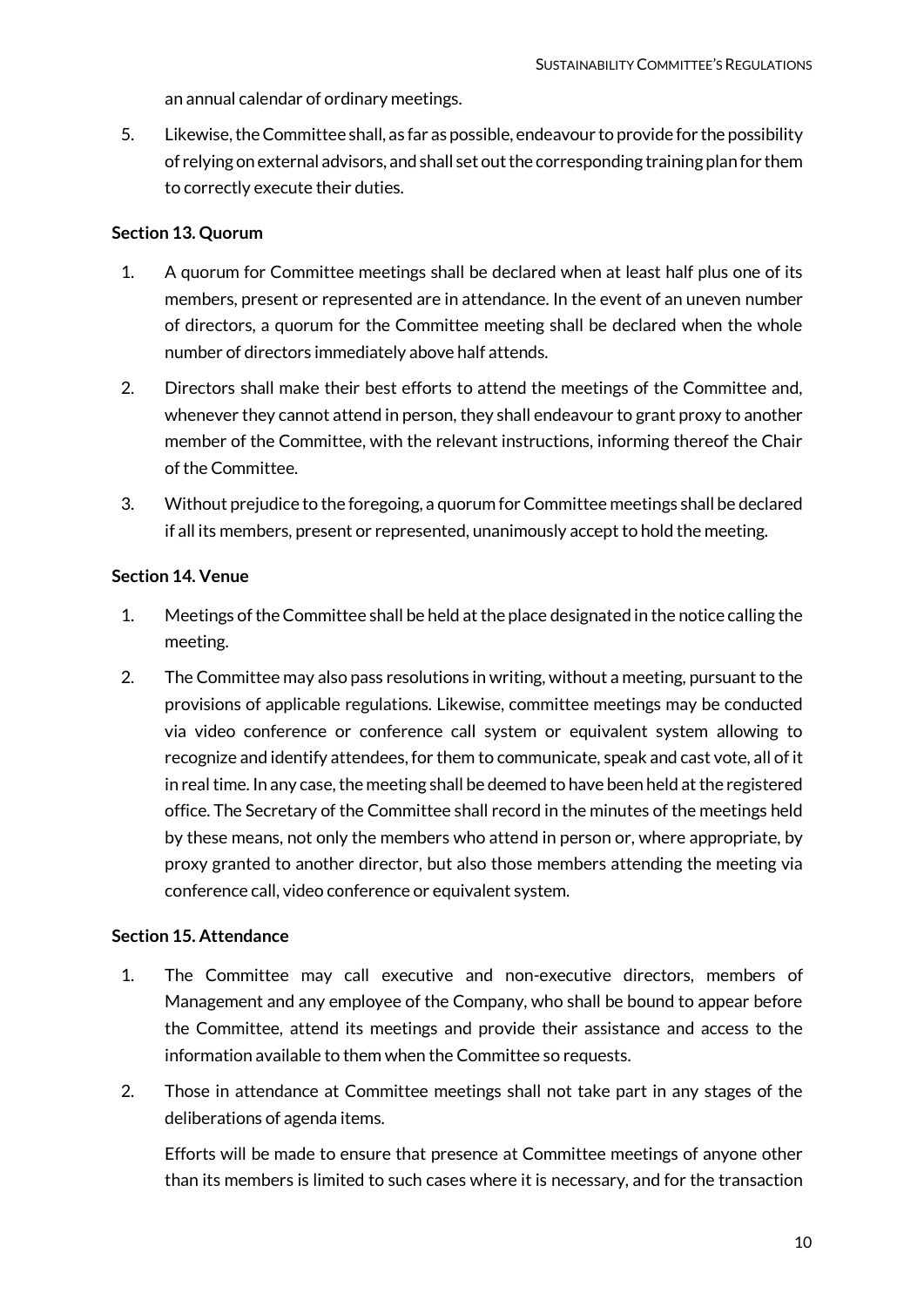of specific items on the agenda for which they were called to attend.

### <span id="page-10-0"></span>**Section 16. Resolutions**

- 1. Except in those cases where a larger majority is required by applicable regulations, the Articles of Association, the Board of Directors' Regulations or these Regulations, resolutions shall be passed by an absolute majority of the votes of the members attending the meeting. In case of equality, the Chair shall have a casting vote.
- 2. The deliberations and resolutions passed by the Committee shall be entered into a Book of Minutes. Minutes shall be signed by the Chair and the Secretary, or by the person acting in their stead in the meeting to which the minutes refer to. Copies and certificates of the minutes shall be authorized and issued by the Secretary with the approval of the Chair, or by the persons acting in their stead.

#### **CHAPTER V. AUTHORITIES OF THE COMMITEE AND DUTIES OF ITS MEMBERS**

### <span id="page-10-2"></span><span id="page-10-1"></span>**Section 17. Authorities and advice**

- 1. The Committee may request, through the Secretary of the Board of Directors, access to any information or documentation available to the Company relating to matters within its purview and which it deems necessary to perform its duties.
- 2. To ensure that the Committee performs its duties at its best, it may seek the advice of external advisor, and for such purpose, the provisions of the Board of Directors' Regulations on this issue shall apply.
- 3. The Committee shall set up an induction programme for new members that ensures a minimum and streamlined knowledge of the business and organizational model of the Company as well as its strategy and the scope of supervision of the Committee, which facilitates their active participation from the outset.

Such induction programme shall cover at least: (I) the role of the Committee, its responsibilities and objectives; (ii) the proceedings of all other board committees; (iii) the expected time of dedication for each officer on the Committee; (iv) an overview of the business and organizational model of the Company, its strategy and powers, and the knowledge and experience that directors must have; and, (v) the reporting obligations of the Company.

Likewise, the Committee shall arrange such periodic training sessions that it may deem appropriate for new members to properly carry out their duties.

### <span id="page-10-3"></span>**Section 18. Duties of Committee members**

- 1. Committee members shall act with independence of judgment and action with respect to the rest of the organization and carry out their duties with the utmost diligence and professional competence.
- 2. Committee members are subject as such to all the duties of directors set forth in the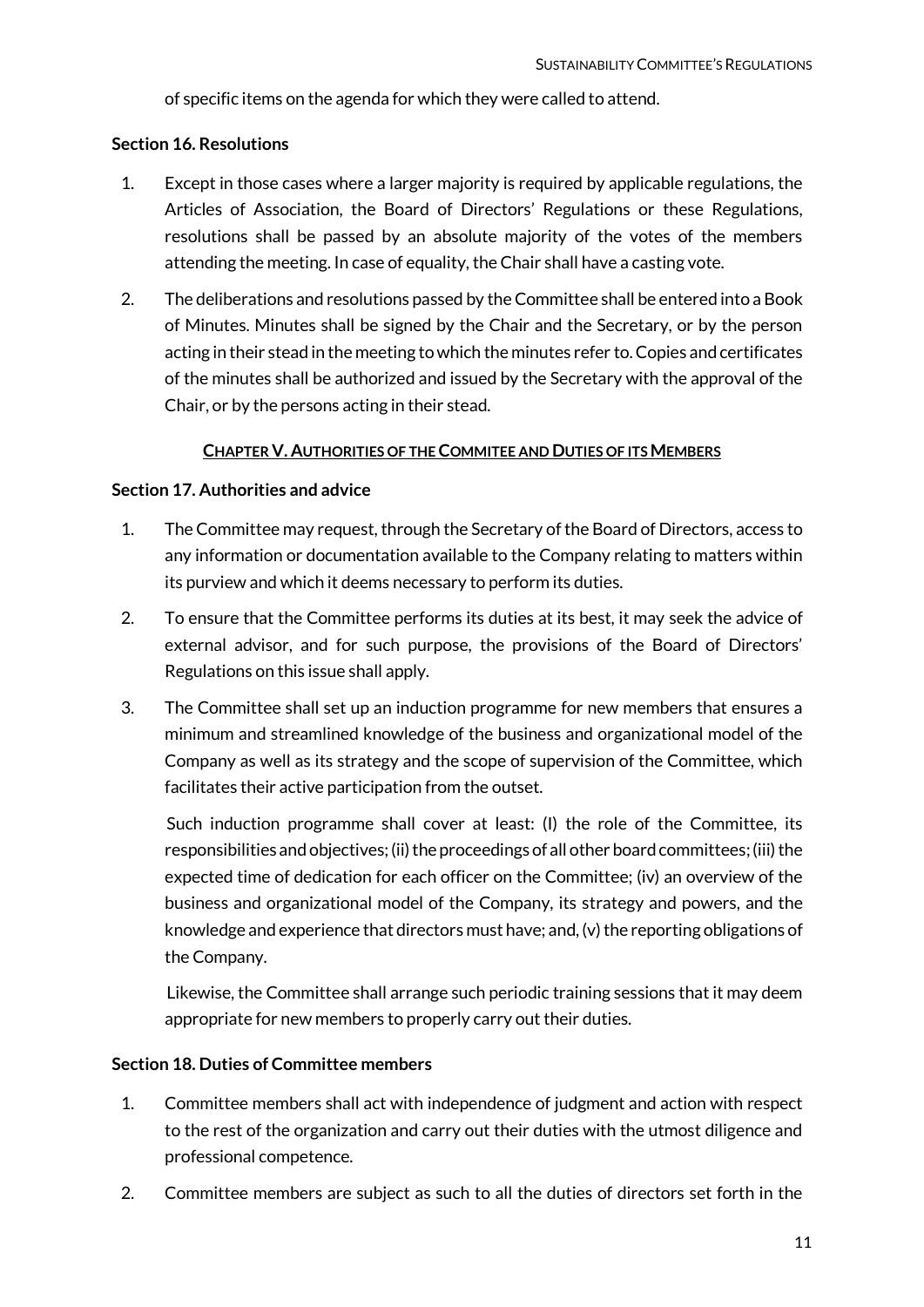Board of Directors' Regulations, to the extent that they are applicable to the responsibilities discharged by the Committee.

### <span id="page-11-0"></span>**Section 19. Conflicts of interest**

Where the business to be transacted at Committee meetings directly affects any of its members or their related persons, and generally, when such member is involved in a conflict of interest situation, the proceedings provided for such purpose in the Board of Directors' Regulations shall be followed.

#### **CHAPTER VI.RELATIONS OF THE COMMITTEE**

#### <span id="page-11-2"></span><span id="page-11-1"></span>**Section 20. Relations with the General Meeting of Shareholders**

- 1. The Committee will report to the General Meeting of Shareholders on the questions raised by the shareholders regarding matters that fall within its purview.
- 2. The annual report on the activities of the Committee referred to in the following section shall be made available to shareholders with the notice of the Annual General Meeting.

#### <span id="page-11-3"></span>**Section 21. Relations with the Board of Directors**

- 1. The Committee shall report, through its Chair, to the Board of Directors on all business transacted and all resolutions passed, as well as on its proceedings and the work done at the first meeting of the Board of Directors held immediately after. Likewise, a copy of the minutes of the meetings of the Committee shall be made available to all of the directors.
- 2. The Board of Directors or its Chair shall make requests for proposals or reports from the Committee. Likewise, the Committee shall consider the recommendations made by the Chair, the members of the Board of Directors and the Company's shareholders.
- 3. Within the first six months following the close of each financial year, the Committee shall submit to the Board of Directors, for approval, an annual report on its proceedings and activities in the previous year.

#### <span id="page-11-4"></span>**Section 22. Relations with the Social Advisory Board**

- 1. The Social Advisory Board is a permanent internal consulting and advisory body, without executive duties, with information, advisory and proposal-making powers in the area of social and environmental sustainability. Consequently, it will advice and support the Committee regarding sustainability matters of the Company and the Group.
- 2. The Social Advisory Board will regularly report to the Committee, at least once a year, in joint meetings, on it proceedings and on the main business transacted by the former, for the purposes of informing about its role and findings regarding the statement on nonfinancial information and the social and environmental sections of Inditex's Annual Report (Integrated Report).